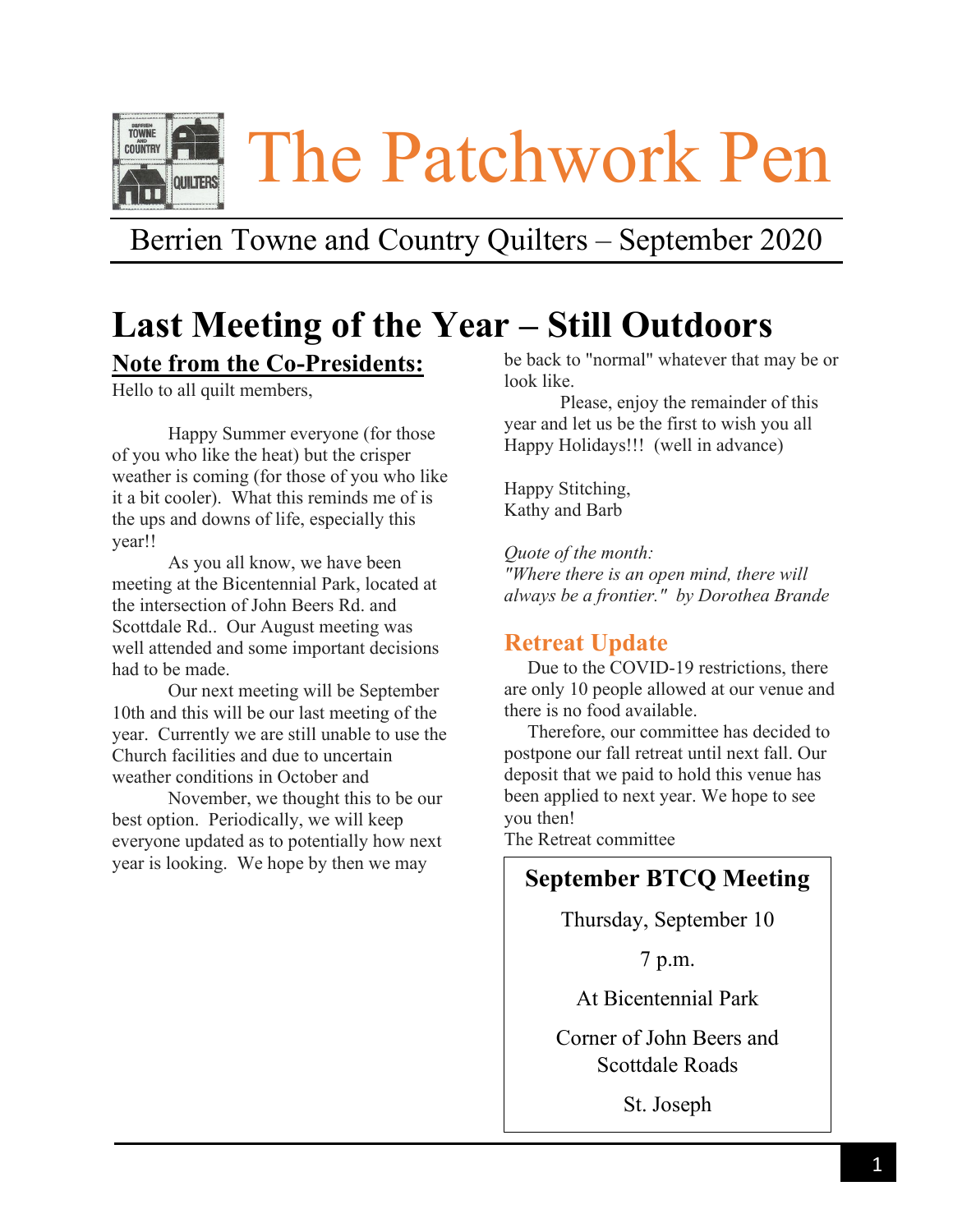# **Birthday Club**

What a year! This year did not unfold as we thought it would. Isolation from family and friends especially on special days when we celebrate our milestones together has been hard.

 Here at the BTCQ guild, we planned to celebrate Birthday Club members together each month. We were only able to celebrate at our gatherings twice this year. For the remainder of birthday celebrations, we will have all of the remainder birthday bags at the September 10 meeting.

 At this time, the September meeting will probably be the last meeting of the year. So whether you had a January birthday and have not received your gift bag or you won't turn a year older until December, we will have all the remaining birthday gift bags at the September meeting. If you are unable to attend the meeting, you can have a friend pick it up for you. If you have any questions, please contact us [president@btcquiltguild.org.](mailto:president@btcqguild.org)

## **Programs**

#### Hello Quilters,

 The year has been flying by at a snail's pace. Each day seems like a month. So, I hope you are making the most of each day. It was good to see those that ventured to the outdoor gathering, with everyone keeping their distance and wearing a mask. For those working on the quilt finishing challenge, September will find you working on the quilt listed on line 7. If you are writing in the journal, then you will find the prompts attached to the newsletter.

 When we are able to get together, We plan to do the program activities that were planned for this year. Do you want a repeat of journal prompts, with the prompts being in a different order? Do you want to do the finishing list again? Let us know, so we can refine and make the program even better for next year.

 In the meantime, it is time to go sew. As Always, Michelle and Nicole

## **Birthdays**

#### **September**

| Pearl Hedtke          | 9/12  |
|-----------------------|-------|
| <b>Cathy Benke</b>    | 9/15  |
| <b>Heather Broehm</b> | 9/23  |
| Virginia Fortson      | 9/23  |
| Marilu Housand        | 9/26  |
| <u>October</u>        |       |
| Peri Hansen           | 10/5  |
| Barbara Manning       | 10/17 |
| <u>November</u>       |       |
| Vicki Nitz            | 11/2  |
| <b>Fanny Putnam</b>   | 11/3  |
| <b>Beth Griesbaum</b> | 11/4  |
| Marilyn Adent         | 11/12 |
| Lois Lentz            | 11/13 |
| Deb Adams             | 11/13 |
| <b>Sandy Scott</b>    | 11/14 |
| Audrey Elwell         | 11/15 |
| Mary Klescz Baker     | 11/18 |
| Diane Rau             | 11/18 |
| Kay Wilcox            | 11/18 |
| Jean Stanish          | 11/19 |
| Lisa Hansen           | 11/27 |
| Mary Kasun            | 11/28 |
| Greta Parker          | 11/30 |
| <u>December</u>       |       |
| Angie Kacynski        | 12/1  |
| Eileen Chapman        | 12/3  |
| Jennifer Swingler     | 12/3  |
| Marilyn Herrman       | 12/5  |
| Laurie Merwin         | 12/6  |
| Margaret Williamson   | 12/6  |
| Sherri Skorupa        | 12/10 |
| Nancy Hawley          | 12/11 |
| Karen Holt            | 12/17 |
| Joan Smith            | 12/18 |
| Joan Putzke           | 12/19 |
| Carol Killian         | 12/22 |
| Jan Sanders           | 12/26 |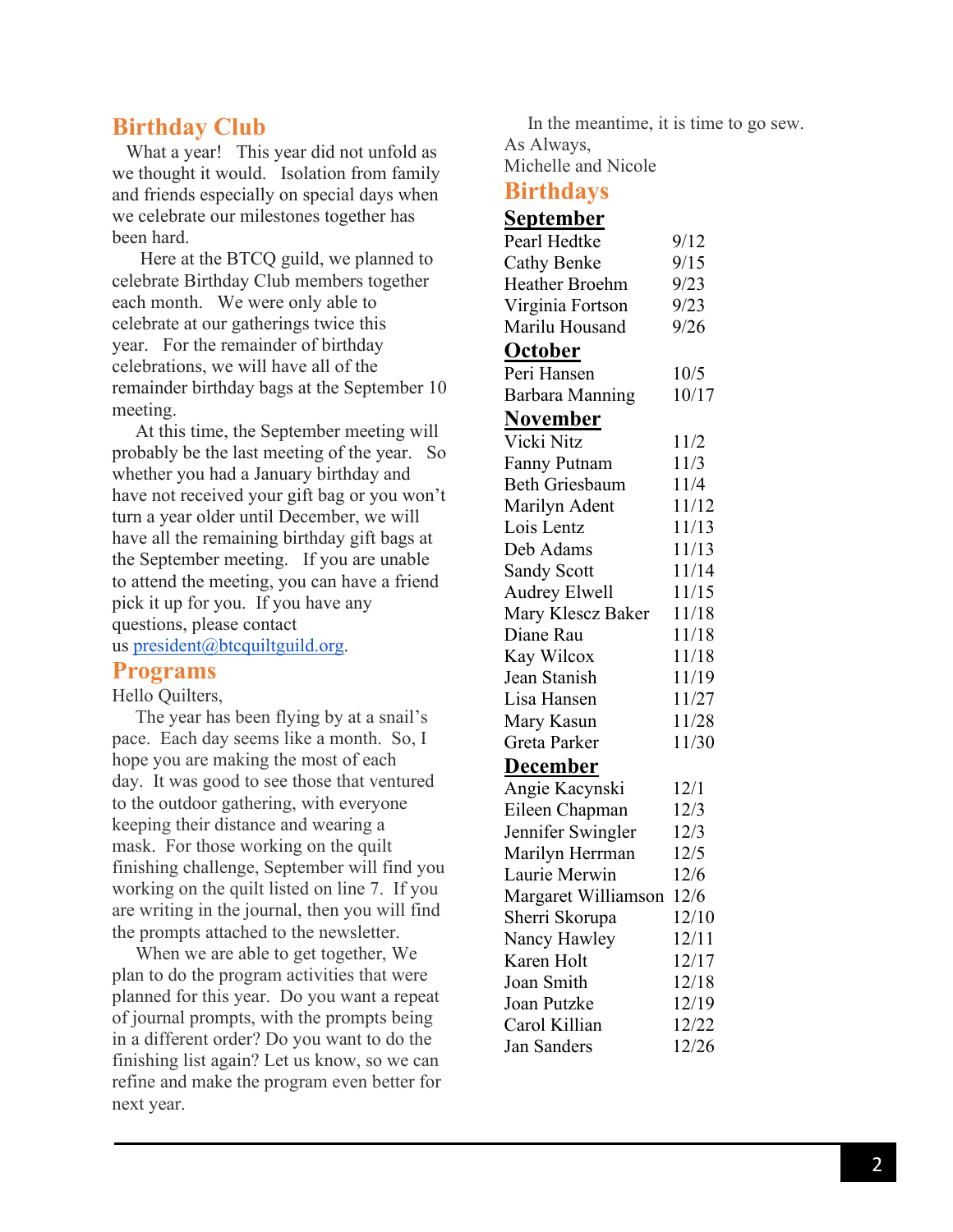#### **January** Kay Craw 1/4 Jill Post  $1/4$ Bekki Lund 1/7 Donna Partrick 1/8 Micki Rosenau 1/12 Frances Sipocz-Richardson 1/13 Joyce Simpleman 1/14 Sandy Sempert 1/19 Cindy Shepherd 1/20 Lois Ashbrook 1/22 Kathy Hathaway 1/23 Sue Woodrick 1/23 Jackie Harris 1/24 Marion Huyck 1/25

## **Quilt Show Committee Wrap-up**

### **Small Quilts for the Berrien Towne and Country Quilt Show In Conjunction with the Three Oaks Flag Day Committee**

With no one to take on the reins of chairing the BTCQ quilt show, a small committee of several members (Annette Wright, Barb Manning, Cindy Shepherd, Denise Tackett, Diane Rau, Jane Rush, Karen Holt, Kathy Martus, Kathy Phipps, Laurie Merwin, Maxine Wantuch, Sandy Scott) decided to look into teaming up with the Three Oaks Flag Day event in order to create a display and educate the public. Paring the event way down to the amount of work to be done, it was suggested to have a display, a boutique, small red, white and blue quilts to be offered in the boutique (no silent auction), the giving of Quilts of Valor to local veterans of merit, and sundry other ideas.

Three BTCQ members contributed an item each, to be donated for sale with pre-priced numbers. (Eventually these items were returned to the original member to hold onto for a possible future donation.) Meetings took place, advertising was designed, and Quilts of Valor were constructed with the intention of being shared with local vets.

With the intrusion of coronavirus in 2019 and spreading as a pandemic into 2020, it was decided by the Three Oaks Flag Day committee to cancel the event along with stateside requirements from the governor. So, we did not take part this year. Nevertheless, the Flag Day group did have a parade, and also focused on the history of the event, along with celebrating the achievement of the River Valley Mustang seniors.

Thinking outside the box, we need to reflect on a concept for the coming years to keep exhibiting and educating the public. According to our bylaws, the quilt guild shows are designed for every two years, meaning the even years. So, with that in mind, 2021 being next year, we would not have a quilt show. However, that should not deter the guild from being involved or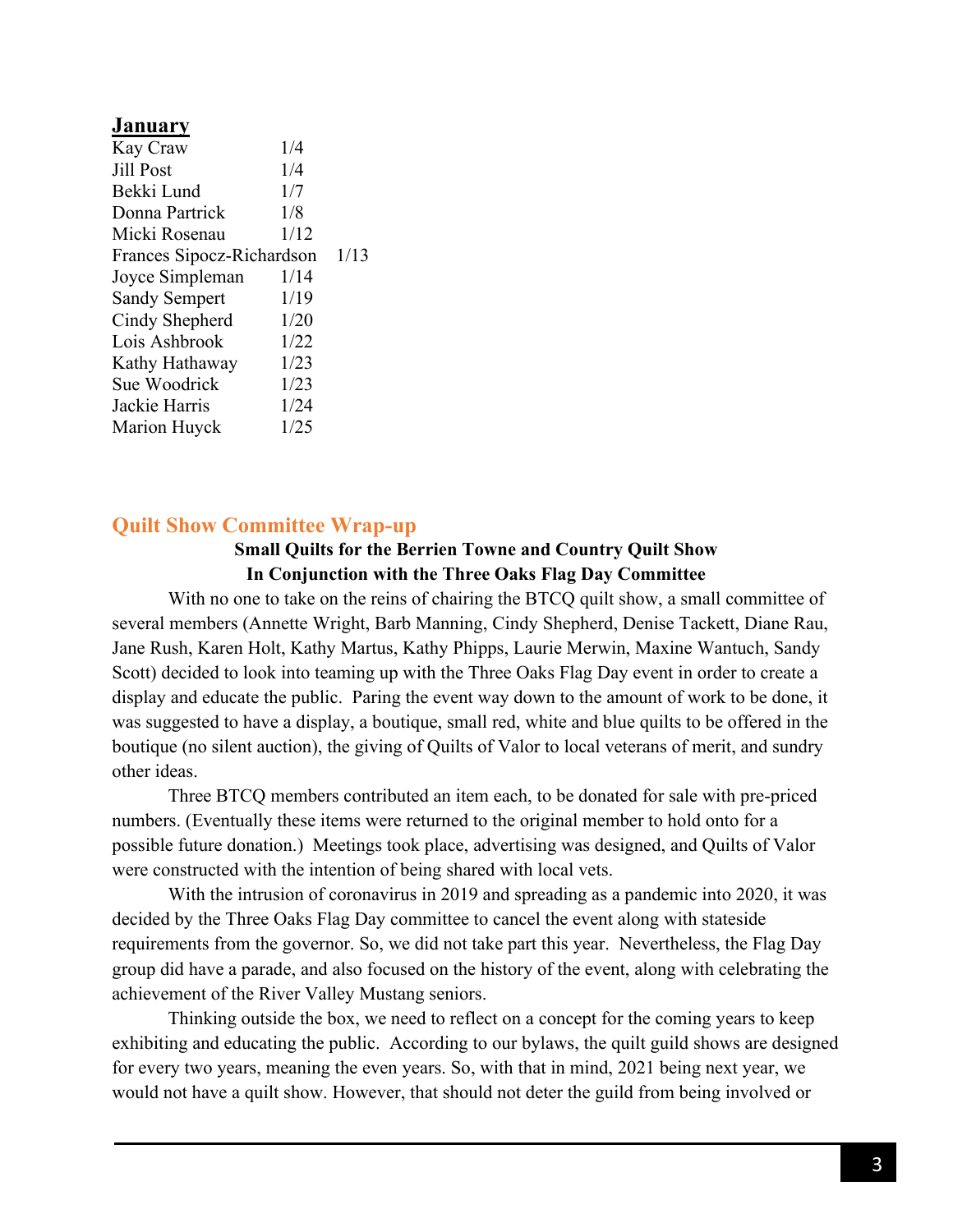helping with the Flag Day Committee and event, should it be decided to be held. Quilts of Valor would still be an excellent source of sharing our heritage with local veterans qualified to receive said item while still with us.

Submitted by Kathy Phipps, August 24, 2020

| <b>Berrien Towne and Country</b> |        |                   |        |                       | <b>July 31,</b> |
|----------------------------------|--------|-------------------|--------|-----------------------|-----------------|
| <b>Quilters</b>                  |        |                   |        |                       | 2020            |
| Treasurer's Report               |        |                   |        |                       |                 |
|                                  |        |                   |        | <b>Beginning Bank</b> |                 |
|                                  |        |                   |        | <b>Balance</b>        | 10,409.61       |
| Income:                          |        |                   |        |                       |                 |
| na                               | na     | $\qquad \qquad -$ | na     | \$ -                  |                 |
|                                  |        |                   |        |                       |                 |
|                                  |        |                   |        | Total Monthly Income  | \$ -            |
| <b>Expenses:</b>                 |        |                   |        |                       |                 |
| na                               | na     | -                 | na     | \$ -                  |                 |
|                                  | Quilt  |                   | Kathy  |                       |                 |
| 5-Jul-20                         | Show   |                   | Phipps | \$72.04               |                 |
|                                  | Door   |                   | Cathy  |                       |                 |
| 6-Jul-20                         | prizes |                   | Benke  | \$134.93              |                 |
|                                  |        |                   |        |                       |                 |
|                                  |        |                   |        |                       |                 |
|                                  |        |                   |        | <b>Total Monthly</b>  |                 |
|                                  |        |                   |        | Expenses              | \$ (206.97)     |
|                                  |        |                   |        |                       |                 |
|                                  |        |                   |        | <b>Ending Balance</b> | \$10,202.64     |
|                                  |        |                   |        |                       |                 |

#### MINUTES BTCQ AUGUST 13, 2020 MEETING

The meeting was called to order at 7:03pm by Kathy Martus and Barb Manning.

Updates:

 **The September guild meeting will be held at the Bicentennial Royalton Township park Pavilion. At the present time, this will be the last meeting of 2020.** The Stevensville United Methodist Church is not confident the Assembly Hall will be available due to the pandemic restrictions in force by the state. The church has not been able to hold on site services at this time for their members.

 The next board meeting will be prior to the September guild meeting at the Bicentennial Park. Unless restrictions change, this will probably be the last board meeting this year.

 Cindy Shepherd asked if a Zoom meeting is possible for the remainder of this year. Discussion followed. No definite decision at this time. Ideas were discussed to keep members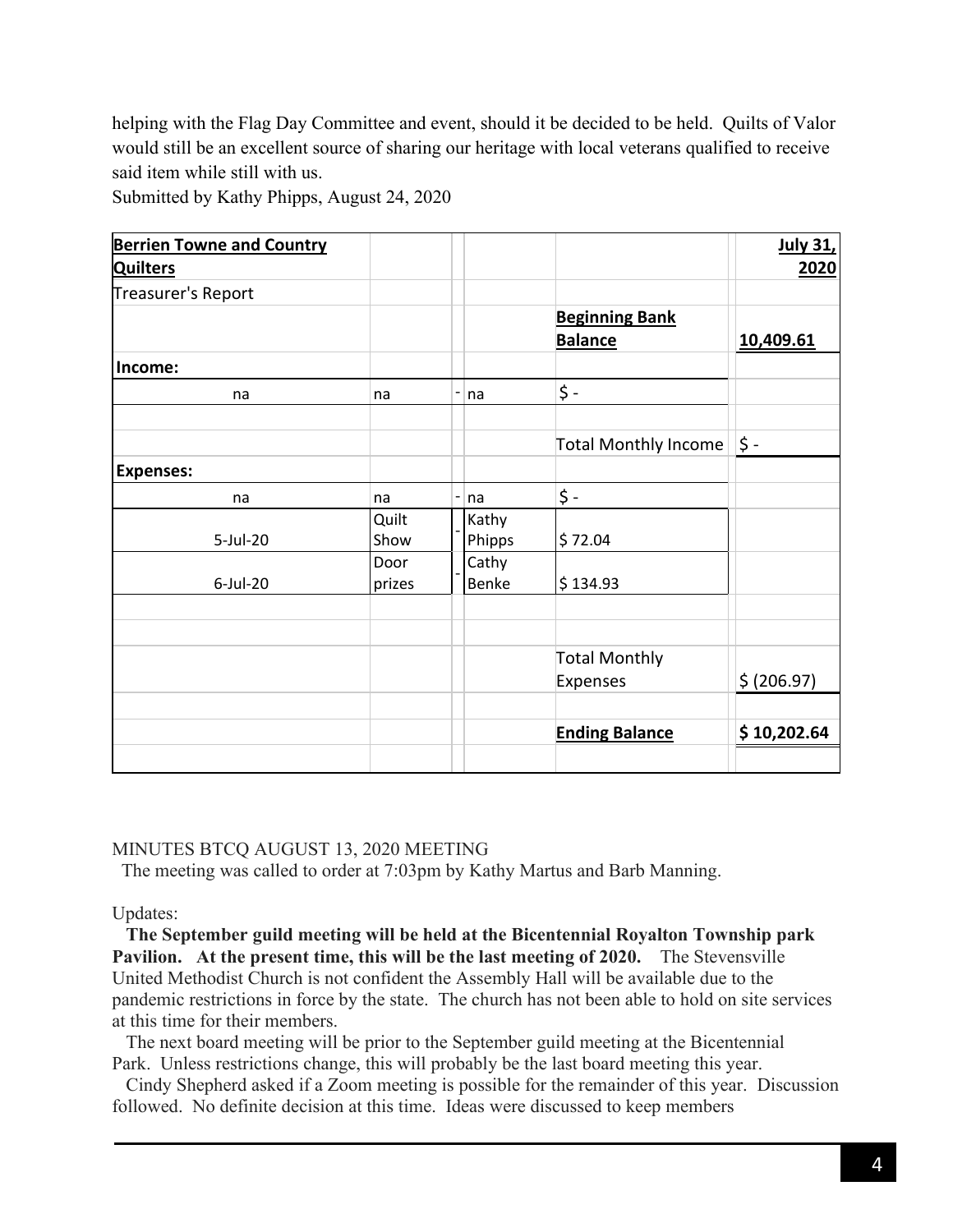connected. Members were encouraged to try ideas such as Block of the Month utilizing our Facebook page to reach out to members.

Due to limited meetings and activities, the Golden Thimble will not be done until 2021.

 The speaker for the October meeting and workshops has been canceled. We hope to reschedule him in 2021.

 Peri Hansen updated regarding plans for the November Retreat. About 5 members contacted her regarding the retreat. The Committee will determine the minimum number of attendees required. Cost still to be determined.

 We will not have a November meeting banquet. Discussion regarding potential settings and types of food followed. We are limited in choices due to pandemic restrictions.

 For members of the Birthday Club, all gift bags will be distributed at the September meeting for the remainder of this year. If unable to attend, ask a friend to pick it up for you.

 **Jane Rush, vice-president, discussed the slate of officers and Committee Chairpersons. Kathy Martus and Barb Manning for co-presidents, Jane Rush for vicepresident, Lisa Hansen for treasurer. Open positions are Secretary and Assistant Treasurer. Open Committee Chairpersons are: Community Quilts, Door prizes, Fabric of the Month/Block of the Month, Historian, Hospitality and Banquet, Librarian, Sunshine and Shadows, Vendors (Maxine Wantuch will stay on to Mentor). If anyone is interested in any of the Committees or Executive Board, please contact Jane Rush.**

 Cindy Shepherd asked about the 2020 Member Directory and individual Membership cards. Will check with Deb Adams for membership cards, possibly if they can be emailed to members. The 2021 Directory will be updated by the co-presidents and vice-president. Since members paid by July 31, 2020 their memberships will automatically be extended through December 31, 2021. Any additional members can be added quickly so the directory can be ready sooner.

New Business:

 Kay Craw stated a small group meets at the Hinchman Church on Hinchman and Church Street. Call Kay for details. She also invited anyone interested in an applique project to contact her.

Many members participated in Show and Tell.

 Door prizes won by Kim Otte, Terry Lane, and Linda Woods Fundraising baskets won by Mary Maloney and Terry Lane.

Minutes taken by Aggie Blesy, Transcribed by Barb Manning